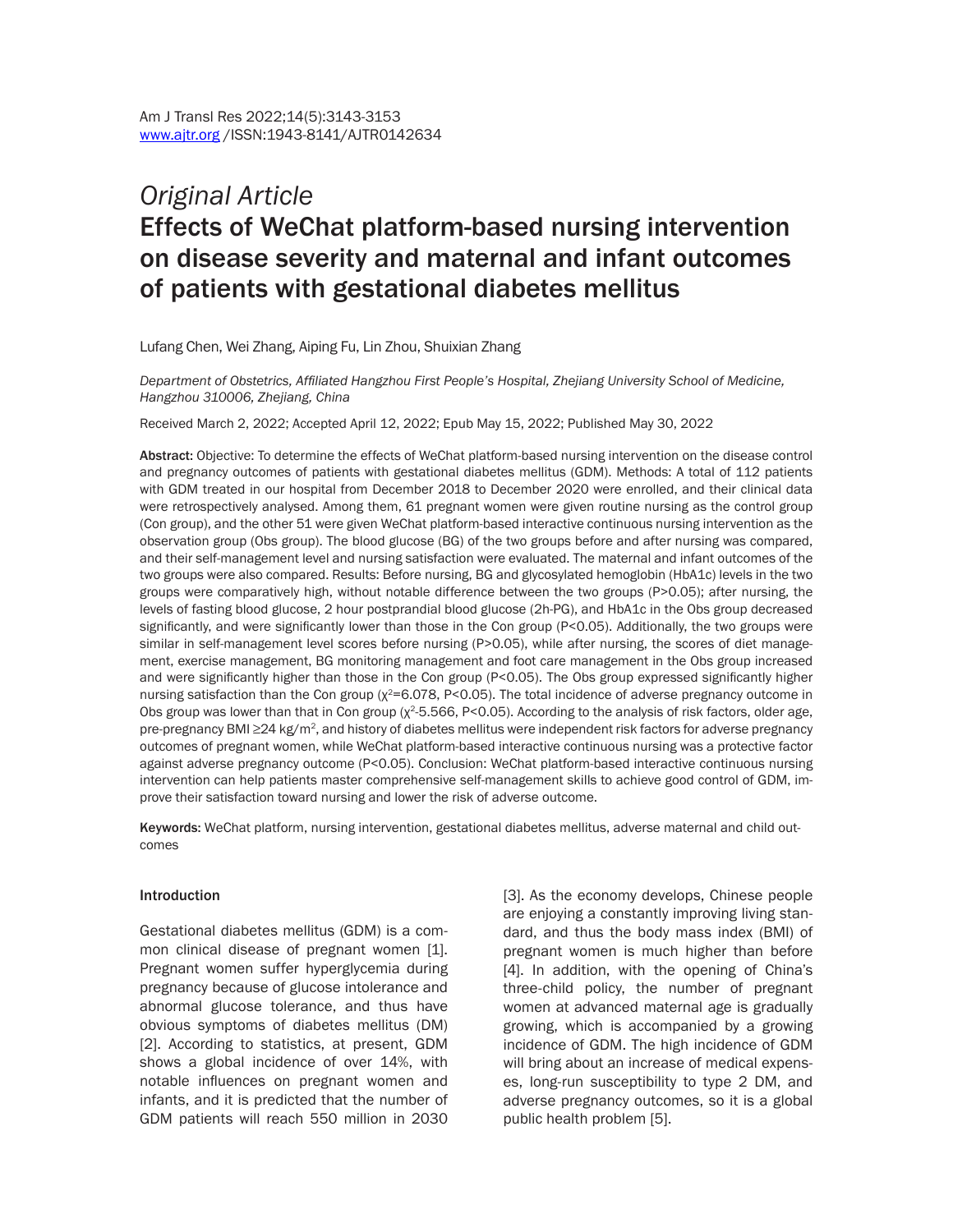There are various clinical treatments for GDM. In clinical practice, insulin hypoglycemic therapy is primarily applied for GDM, which can regulate the blood glucose (BG) to a certain extent, but the effect of its single application is unsatisfactory, and education management is required [6]. The occurrence of GDM is strongly related to the diet of pregnant women during pregnancy, and intensive dietary guidance and health education can effectively improve the pregnancy outcome of women with GDM [7]. However, the mode of routine health education during pregnancy is simple, and there are some shortcomings in carrying out health education through manual education and distribution of brochures and other related methods, such as poor timeliness and poor communication experience.

Over the past few years, with the rapid development of the Internet and the popularity of smart phones, various ways of knowledge transmission, including videos and live streaming, have gradually become popular and efficient learning platforms, with the advantages of simple and fast communication and efficient access to information [8]. According to the results of 42<sup>nd</sup> *China Internet Report*, the number of internet users in China has reached 829 million as of December 2018, of which 47.3% are female users and 26.8% of the internet users fall into the age group of 20-39 years old, with 98.6% of the mobile internet usage rate, and 27.3 hours of weekly internet usage on average [9].

In the medical field, internet can convey knowledge to pregnant women more intuitively, simply and vividly, and it is convenient for pregnant women to use, which helps to improve their learning, and communication between doctors and patients [10]. As a modern communication tool, WeChat can transmit information to people in the form of text, video, and pictures. It has the advantages of being easy to use, high privacy, and wide application [11]. The purpose of this study was to determine the impact of WeChat platform-based nursing intervention on the disease severity and maternal and infant prognosis of GDM patients.

# Methods and data

# *Clinical data*

A total of 112 patients with GDM treated in our hospital during December 2019 and December 2021 were enrolled, and their clinical data were retrospectively analysed. Among them, 61 pregnant women were given routine nursing as the control group (Con group) and the other 51 were given WeChat platform-based interactive continuous nursing intervention as the observation group (Obs group). This study was performed with permission from the Medical Ethics Committee of our hospital (Ethics Approval number: LL2019 (Review) 084A (approve)).

# *Inclusion and exclusion criteria*

Inclusion criteria: Pregnant women confirmed to have GDM through clinical diagnosis; pregnant women who were examined and delivered in our hospital during this time; pregnant women with good cognitive, understanding and communication skills, and normal ability of WeChat use for communication; pregnant women with singleton pregnancy; and those who provided a signature on informed consent forms after being apprised of the study.

Exclusion criteria: pregnant women comorbid with tumor, pregnancy-induced hypertension, kidney disease or thyroid disease; pregnant women with pre-pregnancy DM; pregnant women with alcohol or tobacco addiction; patients with other complications during pregnancy; and pregnant women with mental illness, speech disorder or cognitive impairment.

# *Intervention plan*

The Con group was given routine nursing. The nursing staff were arranged to strengthen the monitoring of pregnant women's BG, educate and inform them of the pathogenesis and harm of GDM to improve their understanding. Timely admission education was provided to make pregnant women familiar with the hospital environment and responsible nurses to help them build trust and eliminate strangeness and cooperate with nurses in various degrees. The nursing staff were told to guide the pregnant women's diet to help them have a reasonably mixed diet under the premise of controlling the excessive intake of sugar and fat, and to require them to exercise properly. Pregnant women who need medication must be informed of the dosage and usage of medication, and close attention should be paid 30 minutes after medication to avoid adverse events. Finally, preg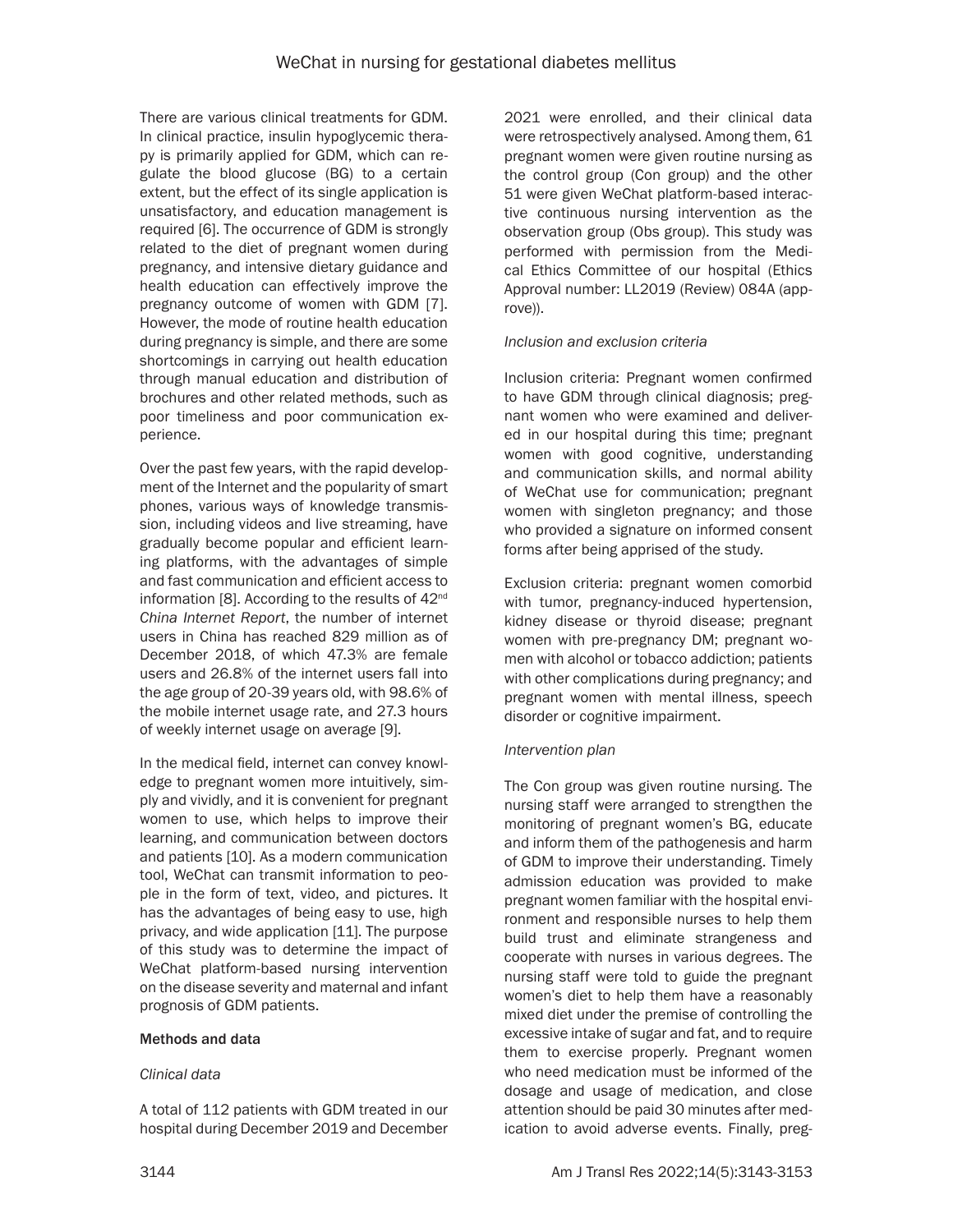nant women were required to regularly cooperate with birth check-ups and medical staff.

The Obs group was given WeChat platformbased interactive continuous nursing additionally (Table 1) on the basis of nursing to the Con group.

# *Outcome measures*

*Primary outcome measures:* The BG level (fasting blood glucose (FPG), 2 hour postprandial blood glucose (2h-PG), and glycosylated hemoglobin (HbA1c), and BG control) of pregnant women before and after intervention (1 day before delivery) was evaluated; the two groups were compared in maternal and infant outcomes. Logistics regression was adopted for analyzing the risk factors of adverse outcomes (premature delivery, postpartum hemorrhage, macrosomia and neonatal asphyxia).

*Secondary outcome measures:* The negative emotional changes of pregnant women before and after intervention were evaluated by the self-rating anxiety scale (SAS) [12] and self-rating depression scale (SDS) [13].

A total of 40 questions were scored, with a total rough score of 1-4 for each question. The rough score  $*$  1.25 = standard score. A total score less than 50 indicates normal anxiety/ depression; a total score of 50-60 indicates mild anxiety/depression; a total score of 61- 70 points indicates moderate anxiety/depression; a total score over 70 points indicates severe anxiety/depression. A higher score indicates more severe anxiety/depression. The Self-Management Ability Questionnaire for Gestational Diabetes Mellitus Patients (SMQ-GDM) [14] was adopted to evaluate and compare the self-management level between the two groups. The nursing satisfaction of the two groups was compared and evaluated by Newcastle Nursing satisfaction scale (NSNS) [15]. The delivery mode and baseline data of the two groups were also evaluated.

# *Statistical analyses*

SPSS 20.0 was adopted for data processing. Measured data were compared by the t test. Inter-group comparison was conducted by the independent-samples T test, while intra-group comparison was conducted by the paired t test. Counted data were compared by the  $x^2$  test. The receiver operating characteristic (ROC) curves were drawn to analyze the predictive value of meaningful indexes in multivariate logistic regression in forecasting adverse outcomes of pregnant women. P<0.05 suggested a significant difference.

# **Results**

# *Comparison of baseline data*

According to comparison, the two groups were not significantly different in age, BMI, previous medical history, pregnancy length, education level, occupation or per capita monthly household income (all P>0.05, Table 2).

# *Comparison of BG control*

After the intervention, the levels of serum FPG, 2h-PG, and HbA1c in both groups decreased significantly (P<0.05), with significantly lower levels in the Obs group than in the Con group  $($ P<0.05, Figure 1), which indicated that the scheme for the Obs group can greatly contribute to controlling BG in pregnant women.

# *Comparison of negative emotions*

The negative emotions of the two groups after intervention were evaluated. The analysis revealed that the SAS and SDS scores of the two groups decreased significantly after the intervention (P<0.05), with significantly lower SAS and SDS scores in the Obs group than in the Con group (P<0.05, Figure 2), which indicated that the scheme for the Obs group could substantially alleviate the negative emotions in pregnant women.

# *Comparison of self-management level score*

The SMQGDM was adopted to evaluate and compare the self-management level of pregnant women before and after intervention. Analysis showed that after the intervention, the scores of mastry of disease-associated knowledge, management methods and behaviors, attitudes and beliefs, and social support of both groups increased significantly (P<0.05), with higher scores in the Obs group than in the Con group (P<0.05, Figure 3), suggesting that the scheme for the Obs group can improve the self-management ability of pregnant women.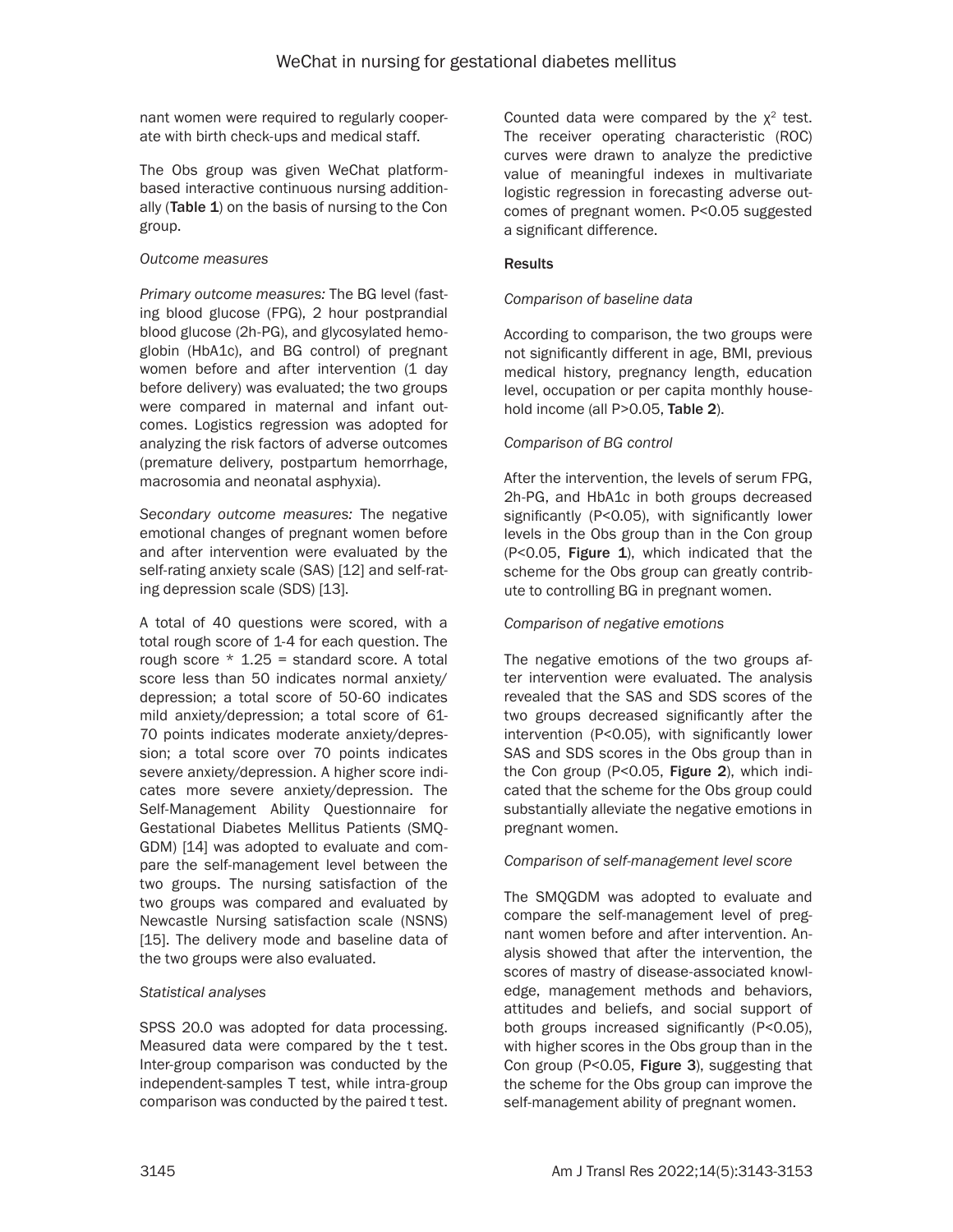| Table 1. WeChat-based interactive continuous nursing plan |  |
|-----------------------------------------------------------|--|
|-----------------------------------------------------------|--|

| Step                                         | Mode                                                                                                                                                                                                                                                                                                                                                                                                                                                                                                                                                                                                                                                                                                                                                                                                                                                                                                                                                                                                                                                                                                                                                                                                                                                                |
|----------------------------------------------|---------------------------------------------------------------------------------------------------------------------------------------------------------------------------------------------------------------------------------------------------------------------------------------------------------------------------------------------------------------------------------------------------------------------------------------------------------------------------------------------------------------------------------------------------------------------------------------------------------------------------------------------------------------------------------------------------------------------------------------------------------------------------------------------------------------------------------------------------------------------------------------------------------------------------------------------------------------------------------------------------------------------------------------------------------------------------------------------------------------------------------------------------------------------------------------------------------------------------------------------------------------------|
| Team setup                                   | A continuous nursing group with integration of medical care was set up, including attending<br>physician, head nurse, nursing staff, etc. All of them learned the methods of integration of<br>medical care, continuous nursing and WeChat interaction. The attending physician evaluated<br>the condition of pregnant women and formulated a corresponding treatment plan; the head<br>nurse coordinated nursing staff to carry out nursing work, held regular meetings for summari-<br>zation; the medical staff jointly discussed the nursing problems of pregnant women and made<br>corresponding suggestions.                                                                                                                                                                                                                                                                                                                                                                                                                                                                                                                                                                                                                                                  |
| <b>Disease</b>                               | The hospital conducted routine physical examination for pregnant women. On the night after                                                                                                                                                                                                                                                                                                                                                                                                                                                                                                                                                                                                                                                                                                                                                                                                                                                                                                                                                                                                                                                                                                                                                                          |
| assessment                                   | the examination results came out, the doctor informed the pregnant women of the specific<br>examination results through telephone and required them to come to the hospital to have<br>physical re-examination to further clarify their disease. The pregnant women were guided to<br>the nutrition department first when they came to the hospital for medical treatment, and the<br>nutrition doctor would give specific guidance on the nutritional status of the pregnant women.<br>Then the obstetrics department would issue a BG monitoring form for the pregnant women,<br>and they were required to monitor their BG according to the contents of the form. In order to<br>urge pregnant women to seriously complete daily BG monitoring and realize the necessity of<br>it, nursing staff called back to them from time to time to ask about their BG and told them to<br>remember to complete BG monitoring. Pregnant women could send the BG monitoring form to<br>nursing staff by WeChat, and nursing staff would give the form to doctors who would evaluate<br>the results of the form, summarize the progress of pregnant women's illness and give corre-<br>sponding suggestions. The nursing staff would give timely feedback to pregnant women. |
| Psychological                                | Nursing staff were made to understand the disease development and psychological status                                                                                                                                                                                                                                                                                                                                                                                                                                                                                                                                                                                                                                                                                                                                                                                                                                                                                                                                                                                                                                                                                                                                                                              |
| guidance                                     | of pregnant women, monitor the changes of their BG, take insulin treatment in the case of<br>any abnormality, increase communication with pregnant women, explain to them the self-<br>protection skills of diseases and matters needing attention in childbirth, conduct psychological<br>counselling in time when pregnant women have negative emotions to relieve their anxiety and<br>increase their treatment compliance. The diet plan for pregnant women was jointly formulated<br>by nursing doctors and dieticians to ensure nutrition balance.                                                                                                                                                                                                                                                                                                                                                                                                                                                                                                                                                                                                                                                                                                            |
| WeChat<br>platform-based<br>interactive plan | A WeChat group was established, with which nursing staff published GDM-related knowledge<br>from time to time and encouraged pregnant women to share their good self-control experience<br>in the group. The staff regularly summarized and answered the questions of pregnant women<br>in the group every day and provided encouragement. The staff also conducted one-to-one<br>WeChat guidance three times a week, 15 min/time. The staff emphasized the importance<br>of continuous monitoring of pregnant women and encouraged them to record all monitoring<br>results and feedback to medical staff on time as the basis of their follow-up treatment.                                                                                                                                                                                                                                                                                                                                                                                                                                                                                                                                                                                                       |
| Follow up<br>nursing                         | Telephone follow-up was conducted for pregnant women once a week, 10 min/time. Based on<br>the follow-up results and WeChat platform-based communication records and telephone inqui-<br>ries, the compliance behavior and psychological state of pregnant women were evaluated, and<br>psychological comfort was provided. Pregnant women were required to have re-examination<br>and follow up regularly, and health education was conducted for pregnant women to correct<br>their misconceptions.                                                                                                                                                                                                                                                                                                                                                                                                                                                                                                                                                                                                                                                                                                                                                               |
| push                                         | Regular content According to the real feedback of reading, such as the "I have read it" or "I do not understand<br>it" below the article, the nurse registered the feedback information of pregnant women on<br>WeChat official account or WeChat group and sorted it out once a week. For pregnant women<br>with a feedback rate of less than 95%, the nurse kept track of them and kept pushing articles<br>to them every day. For contents with 10 cases of "I have read it" and 10 cases of "I do not<br>understand it", the nurse organized pregnant women to communicate within the group within<br>the specified time and answered questions again to consolidate knowledge.                                                                                                                                                                                                                                                                                                                                                                                                                                                                                                                                                                                 |
| Auxiliary<br>guidance                        | For pregnant women with poor knowledge mastery ability, their questions were solved and<br>answered in time, and for pregnant women with poor execution ability, nurses gave "one-on-<br>one" independent video or voice guidance to correct their wrong behaviors and habits. Nurses<br>should guide pregnant women to record and monitor their BG regularly and control their diet<br>and exercise reasonably and to supervise themselves strictly according to the doctor's advice.                                                                                                                                                                                                                                                                                                                                                                                                                                                                                                                                                                                                                                                                                                                                                                              |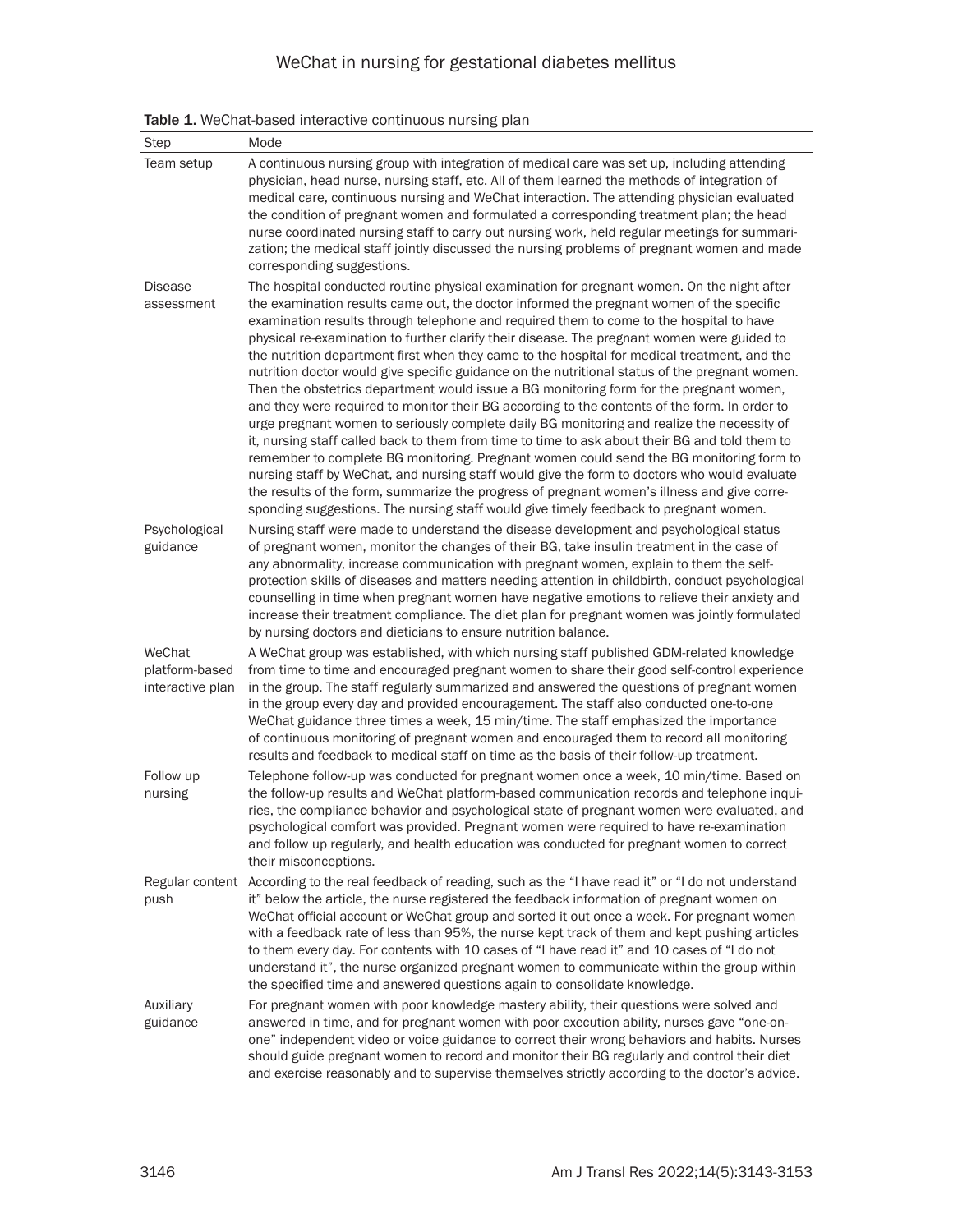| Indexes                                    | $(n=61)$ | Control group Observation group<br>$(n=51)$ | $x^2$ -Value | P-value |
|--------------------------------------------|----------|---------------------------------------------|--------------|---------|
| Age (years)                                |          |                                             | 1.446        | 0.229   |
| $\geq$ 25                                  | 22       | 13                                          |              |         |
| < 25                                       | 39       | 38                                          |              |         |
| Gestational age (week)                     |          |                                             | 0.244        | 0.621   |
| $\geq$ 25                                  | 20       | 19                                          |              |         |
| $25$                                       | 41       | 32                                          |              |         |
| Pre-pregnancy BMI (kg/m <sup>2</sup> )     |          |                                             | 0.601        | 0.273   |
| $\geq$ 24                                  | 22       | 16                                          |              |         |
| < 24                                       | 39       | 35                                          |              |         |
| Past medical history                       |          |                                             |              |         |
| History of hypertension                    | 10       | 8                                           | 0.010        | 0.919   |
| History of diabetes mellitus               | 17       | 11                                          | 0.588        | 0.443   |
| Abortion history                           | 19       | 10                                          | 1.786        | 0.181   |
| Pregnancy times                            |          |                                             | 0.108        | 0.742   |
| Primipara                                  | 28       | 25                                          |              |         |
| Multipara                                  | 33       | 26                                          |              |         |
| <b>Education level</b>                     |          |                                             | 0.364        | 0.546   |
| $\ge$ senior school                        | 30       | 28                                          |              |         |
| < senior school                            | 31       | 23                                          |              |         |
| Occupation                                 |          |                                             | 0.514        | 0.916   |
| Worker                                     | 10       | 9                                           |              |         |
| Farmer                                     | 8        | $\overline{7}$                              |              |         |
| Technician                                 | 25       | 23                                          |              |         |
| Other                                      | 18       | 12                                          |              |         |
| Per capita monthly household income (yuan) |          |                                             | 0.118        | 0.732   |
| ≥5000                                      | 22       | 20                                          |              |         |
| $<$ 5000                                   | 39       | 31                                          |              |         |

Table 2. Baseline data of pregnant women

Note: Body Mass Index (BMI).

# *Comparison of delivery modes of pregnant women*

The delivery mode of the two groups after intervention was compared. The Con group had a lower proportion of natural deliveries but higher rates of vaginal midwifery and cesarean section than the Obs group (P<0.05, Table 3), which suggested that the scheme for the Obs group can improve the natural delivery rate in pregnant women.

# *Comparison of nursing satisfaction*

According to comparison of nursing satisfaction between the two groups, the Con group expressed lower nursing satisfaction than the Obs group (P<0.05, Table 4).

# *Analysis of risk factors of adverse pregnancy outcome*

According to the statistics of adverse pregnancy outcomes of the two groups, the Con group had a significantly higher incidence of adverse pregnancy outcomes than the Obs group (P<0.05, Table 5). The pregnant women with adverse pregnancy outcomes were assigned to the adverse group and those with normal pregnancy to the normal group. Their clinical data were all collected (Table 6). Univariate analysis showed that age, BMI, abortion history, diabetes history, and interactive continuous nursing based on WeChat platform were predictors of adverse pregnancy outcome (P<0.05, Figure 4A). Multivariate regression analysis showed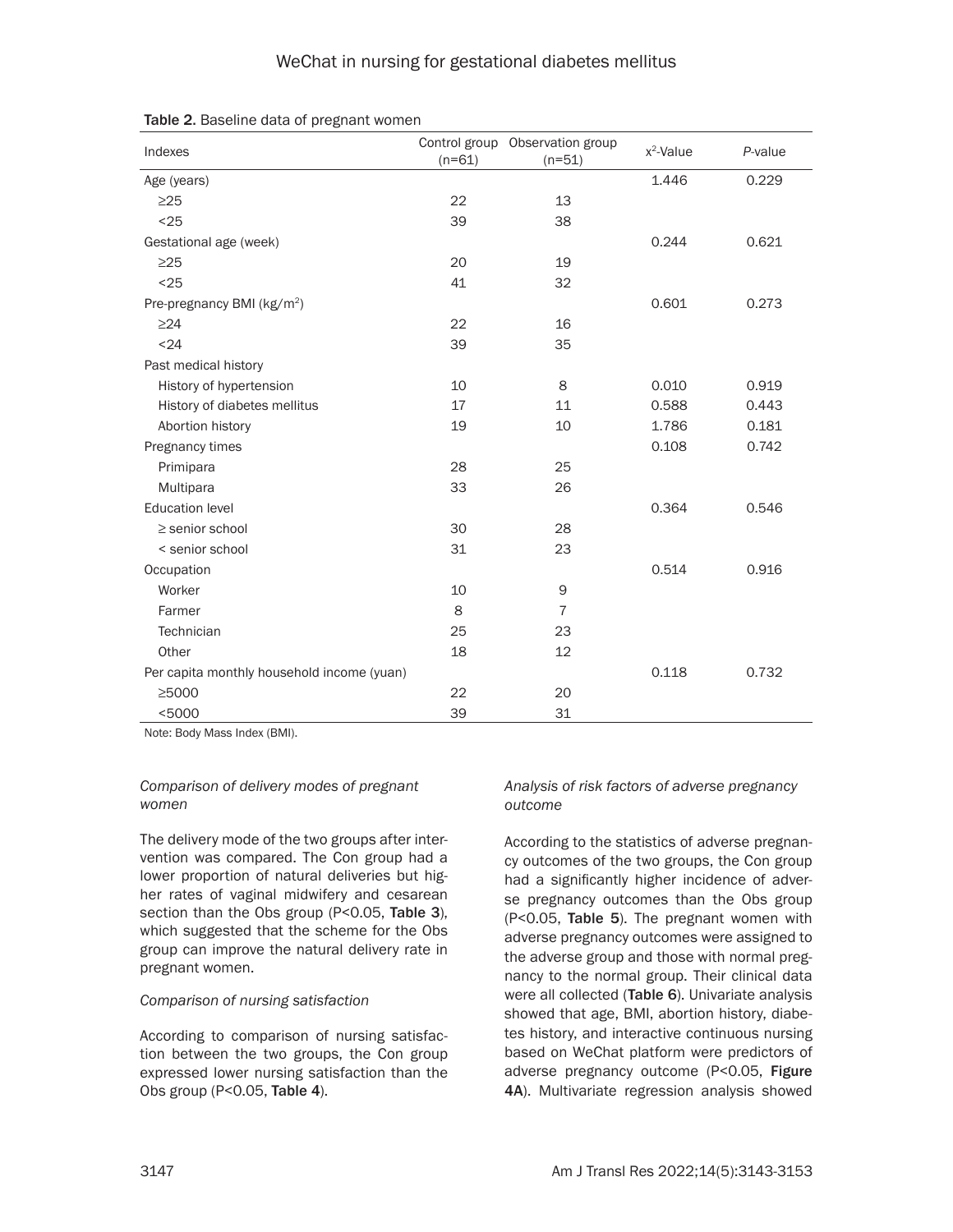

Figure 1. Blood glucose control of pregnant women. A. Changes in FPG of pregnant women before and after intervention. B. Changes in 2h-PG of pregnant women before and after intervention. C. Changes in HbA1c of pregnant women before and after intervention. \*P<0.05, \*\*P<0.01, \*\*\*P<0.001, fasting blood glucose (FPG), and glycosylated hemoglobin (HbA1c).



Figure 2. Comparison of SAS and SDS scores of pregnant women. A. Changes in SAS scores of pregnant women before and after intervention. B. Changes in SDS scores of pregnant women before and after intervention. \*\*P<0.01, \*\*\*P<0.001, self-rating anxiety scale (SAS), self-rating depression scale (SDS).

that old age, pre-pregnancy BMI  $\geq$ 24 kg/m<sup>2</sup>, and history of DM were independent risk factors for adverse pregnancy outcomes of pregnant women, while WeChat platform-based interactive continuous nursing was a protective factor against adverse pregnancy outcome (P<0.05, Figure 4B). Further analysis based on ROC curves showed that the combined analysis result of age, BMI, history of DM and nursing plan can be adopted as outcome measures to forecast adverse outcomes in pregnant women (Figure 4C).

#### **Discussion**

GDM is a common pregnancy complication. Patients with GDM have abnormal glucose

metabolism or potential impaired glucose tolerance before pregnancy, and their poor control of BG will have serious impact on the maternal and infant outcomes [16]. The causes of GDM are complicated, so it is mainly treated by insulin therapy in clinical practice, which alleviates the disease by controlling the BG of pregnant women [17]. However, some pregnant women have poor long-term BG control due to sports, psychological status, diet and other related factors, so it is of crucial importance to supplement scientific health education in the treatment process [18]. Routine health educa-

tion can help pregnant women understand GDM and improve their diet and exercise behavior, but it lacks comprehensiveness and pertinence in contents, so it is difficult to meet the health needs of pregnant women.

Early research has found an association of self-management level of pregnant women who have GDM with pregnancy outcome; that is, pregnant women with a good self-management level have a significantly lower incidence of perinatal complications than those with a poor self-management level [19]. However, most pregnant women with GDM have poor self-control ability, which is likely to give rise to adverse pregnancy outcomes [20]. With the continuous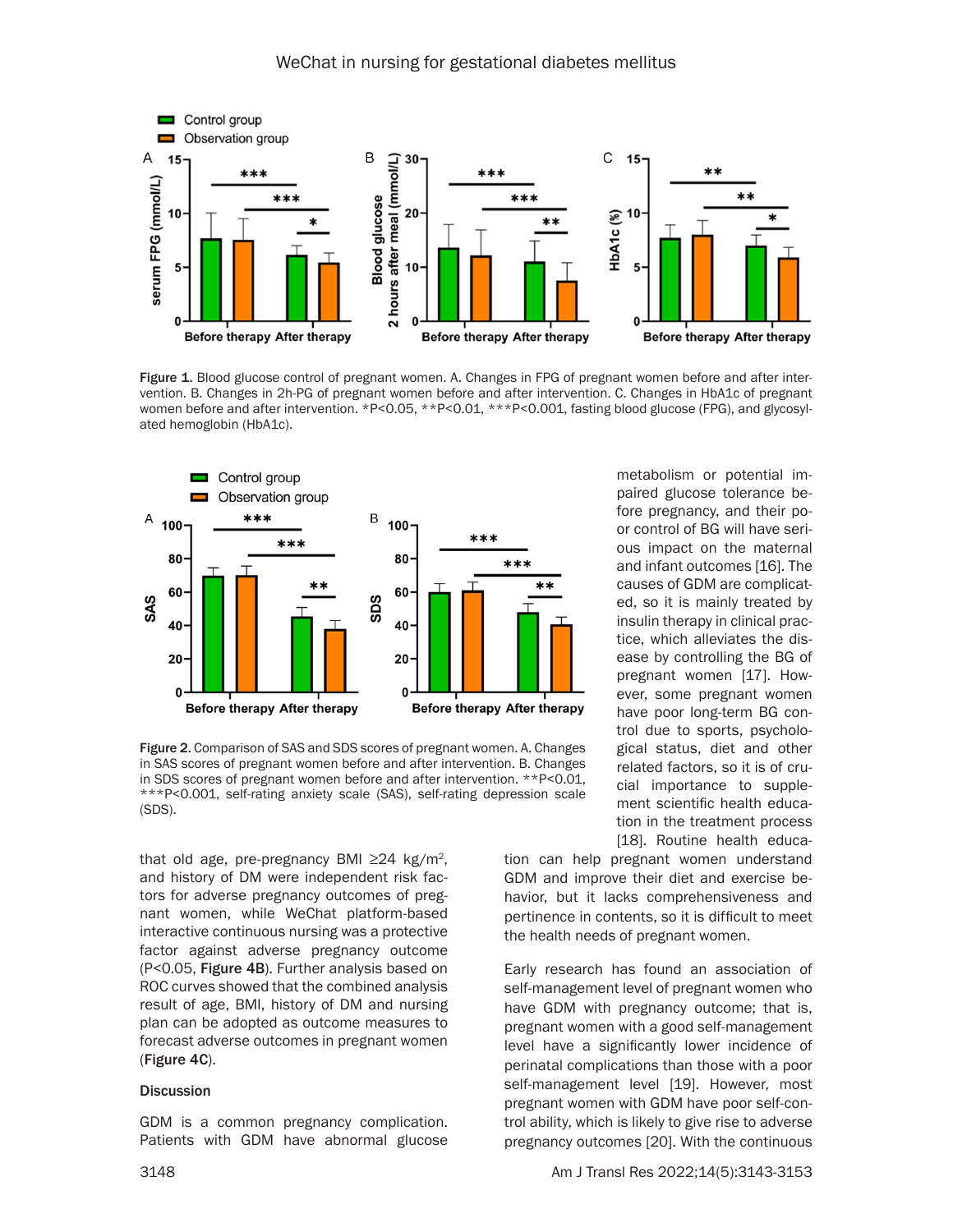

Figure 3. Changes in self-management scores of pregnant women. A. Changes in disease-related knowledge scores before and after intervention. B. Changes in management methods and behavior scores before and after intervention. C. Changes in attitude and belief scores before and after intervention. D. Changes in social support scores before and after intervention. \*\*\*P<0.001.

| Table 3. Delivery mode of pregnant women |  |
|------------------------------------------|--|
|------------------------------------------|--|

| Group                    | Natural<br>delivery | Vaginal<br>midwifery | Cesarean<br>section |
|--------------------------|---------------------|----------------------|---------------------|
| Control group (n=61)     | 26 (42.62)          | 19 (31.15)           | 16 (26.23)          |
| Observation group (n=51) | 39 (76.47)          | 7 (13.73)            | 5(9.80)             |
| $x^2$ -value             | 13.067              | 4.730                | 4.919               |
| P-value                  | 0.001               | 0.030                | 0.027               |

Table 4. Nursing satisfaction

| Group                    | Very satisfied Satisfied Dissatisfied |          |    |
|--------------------------|---------------------------------------|----------|----|
| Control group (n=61)     | 30                                    | 19       | 12 |
| Observation group (n=51) | 38                                    | 9        |    |
| Z value                  |                                       | $-2.752$ |    |
| P-value                  |                                       | 0.006    |    |

development of the economy, the Internet has been extensively used. WeChat, as an effective social tool, has also been extensively used by the public. With WeChat, there is better communication between nurses and patients and between doctors and patients after establishing a WeChat group [21]. On the basis of internet communication, people with the same disease experience are brought together to form peer support education. They exchange and share the treatment experience and prevention knowledge related to GDM through online communication, which helps control BG, improving self-management ability and rational eating of pregnant women and reducing perinatal and perinatal complications [22]. Our study analyzed the influence of WeChat platform-based interactive continuous nursing on GDM of pregnant women. According to the results, the Obs group showed significantly decreased BG and significantly better self-control ability and relieved negative emotion after intervention. Chen et al. [23] have found that continuous nursing can improve the self-control ability of pregnant women and alleviate their negative emotion. We believe nursing staff, nursing platform, and nursing mode in WeChat platformbased interactive continuous nursing have great advantages. It is convenient to communicate with pregnant women by using WeChat, which offers an effective implementation platform for continuous nursing, extends nursing service to patients after discharge from hospital and even the whole pregnancy course, and provides pro-

fessional guidance for the patients, thus improving their BG, negative emotions, and selfcontrol [24, 25].

Our study also found a significantly higher natural vaginal delivery rate and lower rates of vaginal midwifery rate and caesarean section in the Obs group than in the Con group. This is because patients' self-management ability was improved under the intervention of WeChat platform-based interactive continuous nursing service, which further promotes the improvement of pregnancy outcome. Lastly, our study counted the adverse pregnancy outcomes of pregnant women. The Obs group had a significantly lower incidence of adverse pregnancy outcomes than the Con group. In addition, according to the statistics of regression equation in our study, old age, pre-pregnancy BMI  $\geq$ 24 kg/m<sup>2</sup>, and history of DM were indepen-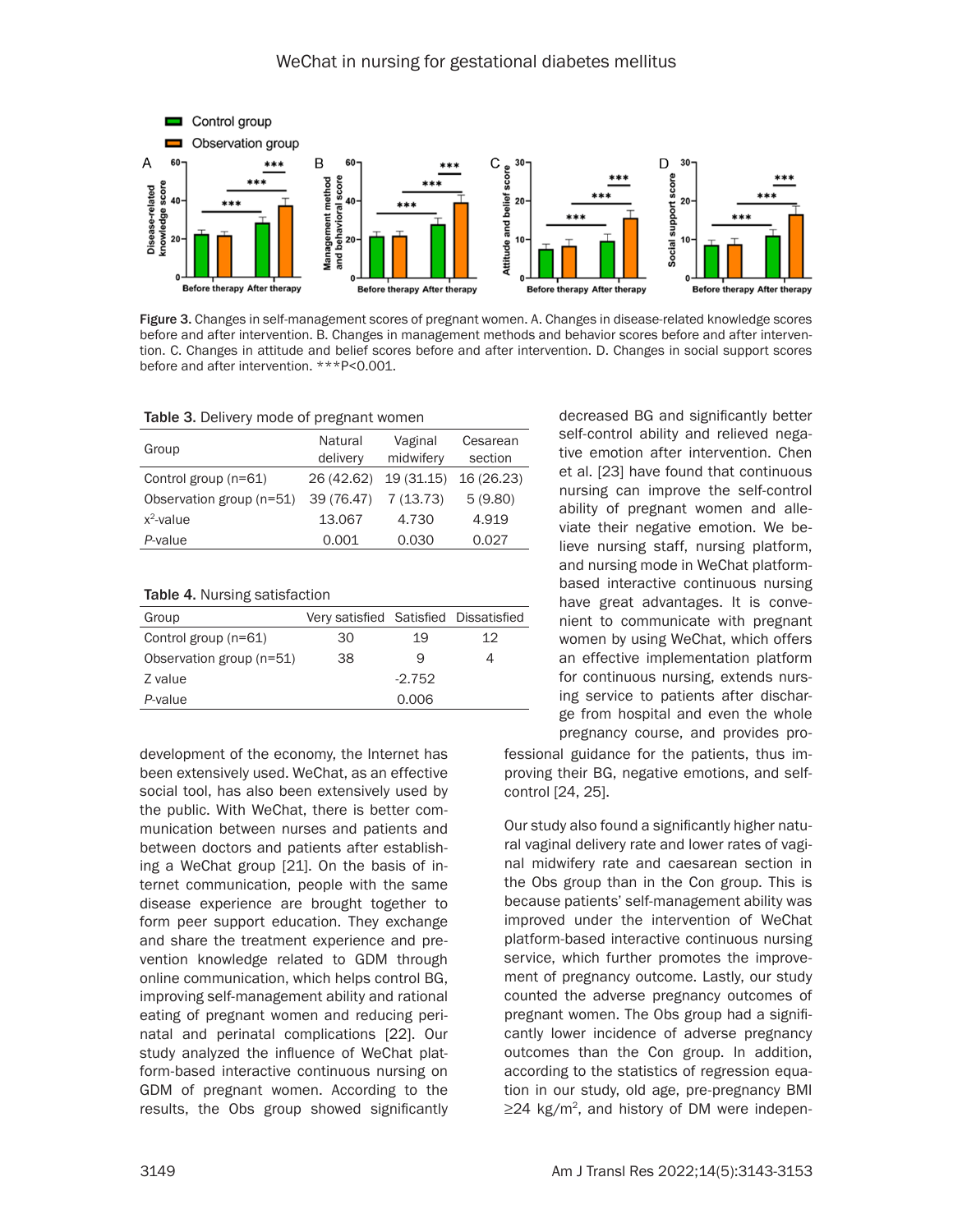| Group                    | Premature<br>delivery | Postpartum<br>hemorrhage | Macrosomia | Neonatal<br>asphyxia | Adverse<br>pregnancy<br>outcome (%) | Normal<br>pregnancy<br>outcome (%) |
|--------------------------|-----------------------|--------------------------|------------|----------------------|-------------------------------------|------------------------------------|
| Control group (n=61)     | 12                    | 4                        | 6          | 4                    | 26 (42.62)                          | 35 (57.38)                         |
| Observation group (n=51) |                       |                          |            |                      | 11(21.57)                           | 40 (78.43)                         |
| $x^2$ -value             |                       |                          |            |                      | 5.566                               |                                    |
| P-value                  |                       |                          |            |                      | 0.018                               |                                    |

Table 5. Maternal and infant pregnancy outcomes

#### Table 6. Assignment

| Factor                              | Assignment                                                                 |
|-------------------------------------|----------------------------------------------------------------------------|
| Age                                 | $\geq$ 25 years old =1, <25 years old =0                                   |
| Gestational age                     | $\geq$ 25 weeks =1, <25 weeks =0                                           |
| Pre-pregnancy BMI                   | $\geq$ 24 (kg/m <sup>2</sup> ) = 1, < 24 (kg/m <sup>2</sup> ) = 0          |
| History of hypertension             | Yes $=1$ . No $=0$                                                         |
| History of DM                       | Yes $=1$ . No $=0$                                                         |
| History of abortion                 | Yes $=1$ . No $=0$                                                         |
| Pregnancy times                     | Multipara = 1, primipara = 0                                               |
| <b>Education level</b>              | $\ge$ senior school =1, < senior school =0                                 |
| Occupation                          | Workers = 0, farmers = $1$ , technicians = $2$ , others = $3$              |
| Per capita monthly household income | $≥$ 5000 yuan =1, <5000 yuan =0                                            |
| Nursing plan                        | Routine care $=1$ , WeChat platform-based interactive continuous care $=0$ |
| Adverse pregnancy outcome           | Adverse $=1$ , normal $=0$                                                 |
| Nota: Rady Moon Indov (DMI)         |                                                                            |

Note: Body Mass Index (BMI).

dent risk factors for adverse pregnancy outcomes of pregnant women, and WeChat platform-based interactive continuous nursing was an protective factor against adverse pregnancy outcomes. Age affects the occurrence of GDM, and pregnant women at an older age are more likely to be diagnosed with GDM at earlier gestational age. Among the pregnant women who can be diagnosed with DM before 24 weeks of pregnancy, 63.7% of them are 30 years old or older, while only 45.2% are diagnosed after 24 weeks of pregnancy [26]. In addition, older pregnant women have a poorer ability of regulating body function and glucose and lipid metabolism than younger pregnant women, so they face a higher risk of adverse pregnancy outcome [27]. Similar to our results, prior research has revealed that pre-pregnancy BMI and weight gain during pregnancy are risk factors for adverse outcomes of newborns; that is, the greater pre-pregnancy BMI and weight gain during pregnancy, the greater the risk of adverse outcomes of newborns [28]. This may be related to the fact that the increased risk of cardiovascular diseases in pregnant women

caused by pre-pregnancy obesity leads to the disorder of glucose and lipid metabolism, and then makes it difficult for GDM patients to control BG. According to a related study [29], the risk of GDM in pregnant women with a history of GM is 3.46 times higher than that in pregnant women without such a history, which is in agreement with the results of our study. Lastly, we found that pregnant women given routine nursing had 3.20 times of adverse pregnancy outcomes than pregnant women given WeChat platform-based interactive continuous nursing intervention, which indicated that WeChat could reduce the probability of adverse pregnancy outcome. We believe that health education based on a WeChat platform can further enhance pregnant women's understanding of gestational diabetes, pregnancy health care, diet and exercise knowledge, and improve their initiative, enthusiasm and compliance to participate in the management of blood glucose, control stable blood glucose levels, and thus reduce adverse pregnancy outcomes such as cesarean section and postpartum hemorrhage.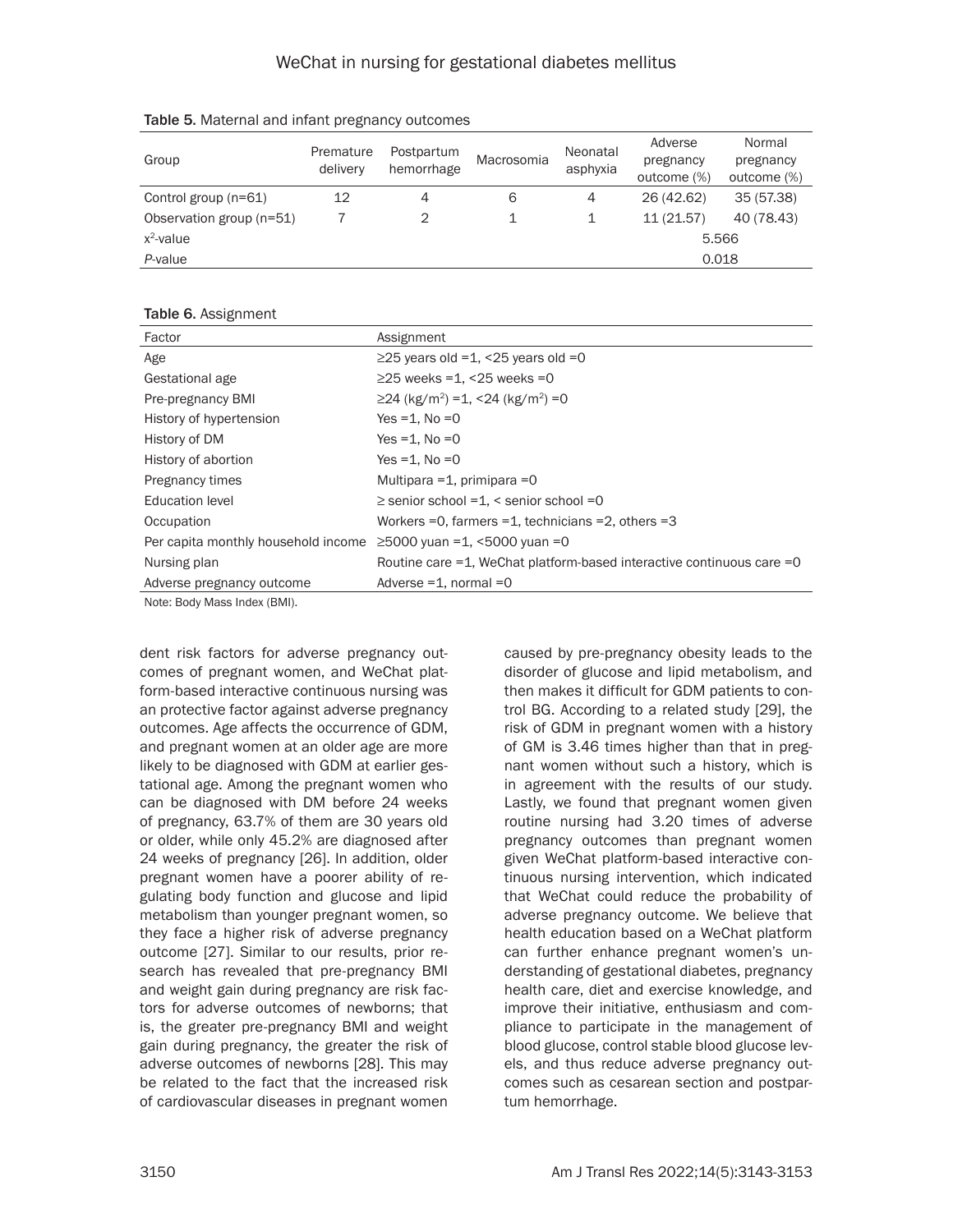

Figure 4. Logistics regression analysis of risk factors of adverse pregnancy outcomes. A. Univariate analysis of adverse pregnancy outcomes. B. Multivariate analysis of adverse pregnancy outcomes. C. Combined ROC curve.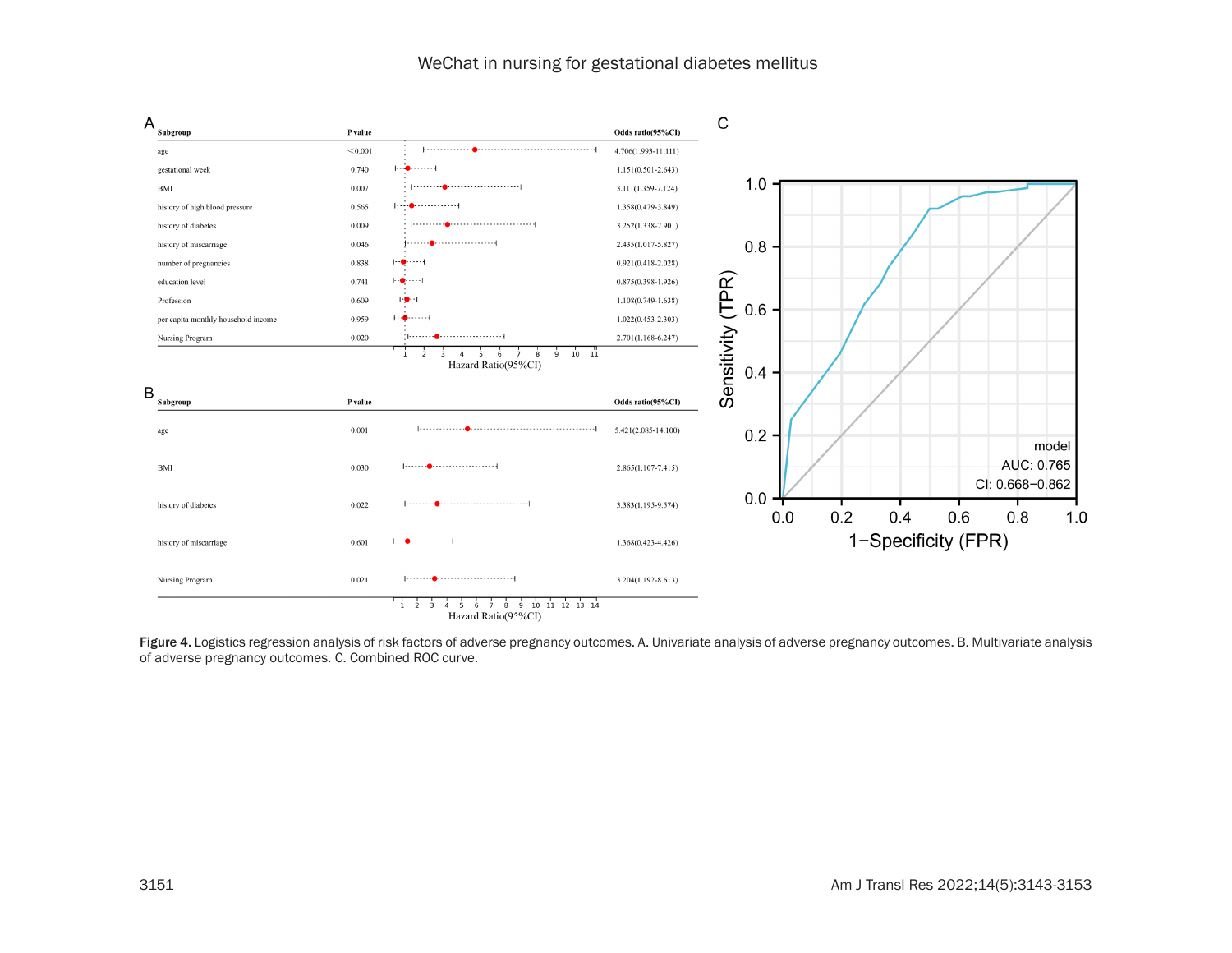Through retrospective study and analysis, our study has determined that WeChat platformbased interactive continuous nursing can alleviate the diseases of pregnant women with GDM and enhance their self-management. In addition, analysis of risk factors showed that WeChat platform-based nursing can reduce patients' adverse pregnancy outcomes. However, this study has some limitations. First, as a retrospective study, this study only collected the relevant information through data, and did not follow up the patients. Secondly, due to a small sample size in the retrospective study samples, comparison of the clinical data between the two groups still cannot rule out the bias in the results. Therefore, we hope to conduct a prospective study with more patients and follow-up to solidify our conclusions.

To sum up, WeChat platform-based interactive continuous nursing intervention can help patients master comprehensive self-management skills to achieve good control of the illness, improve their satisfaction toward nursing services, and lower the risk of adverse outcome.

# Acknowledgements

The Construction Fund of Medical Key Disciplines of Hangzhou.

# Disclosure of conflict of interest

None.

Address correspondence to: Wei Zhang, Department of Obstetrics, Affiliated Hangzhou First People's Hospital, #261 Huansha Road, Hangzhou 310006, Zhejiang, China. Tel: +86-13575450912; E-mail: 20180036@zcmu.edu.cn

# References

- [1] Johns EC, Denison FC, Norman JE and Reynolds RM. Gestational diabetes mellitus: mechanisms, treatment, and complications. Trends Endocrinol Metab 2018; 29: 743-754.
- [2] Chiefari E, Arcidiacono B, Foti D and Brunetti A. Gestational diabetes mellitus: an updated overview. J Endocrinol Invest 2017; 40: 899- 909.
- [3] ACOG practice Bulletin No. 190: gestational diabetes mellitus. Obstet Gynecol 2018; 131: e49-e64.
- [4] Weir CB and Jan A. BMI classification percentile and cut off points. StatPearls: Treasure Island (FL); 2022.
- [5] Hager M, Ott J, Castillo DM, Springer S, Seemann R and Pils S. Prevalence of gestational diabetes in triplet pregnancies: a retrospective cohort study and meta-analysis. J Clin Med 2020; 9: 1523.
- [6] Chavez-Garcia L, Valle-Leal JG, Jimenez-Mapula C, Quintero-Medrano SM and Lopez-Villegas MN. Gestational diabetes adherence to treatment and metabolic control. Rev Med Chil 2019; 147: 574-578.
- [7] Rasmussen L, Poulsen CW, Kampmann U, Smedegaard SB, Ovesen PG and Fuglsang J. Diet and healthy lifestyle in the management of gestational diabetes mellitus. Nutrients 2020; 12: 3050.
- [8] Howerton DA. Medical information on the internet. J Pastoral Care Counsel 2019; 73: 52-54.
- [9] Li YY, Sun Y, Meng SQ, Bao YP, Cheng JL, Chang XW, Ran MS, Sun YK, Kosten T, Strang J, Lu L and Shi J. Internet addiction increases in the general population during COVID-19: evidence from China. Am J Addict 2021; 30: 389-397.
- [10] Faculty perceptions of curiosity in the education of nursing and health science students. Journal of Modern Nursing Practice and Research 2022.
- [11] Jiang Y, Liu F, Guo J, Sun P, Chen Z, Li J, Cai L, Zhao H, Gao P, Ding Z and Wu X. Evaluating an intervention program using wechat for patients with chronic obstructive pulmonary disease: randomized controlled trial. J Med Internet Res 2020; 22: e17089.
- [12] Lin CH, Lu MJ, Wong J and Chen CC. Comparison of physician-rating and self-rating scales for patients with major depressive disorder. J Clin Psychopharmacol 2014; 34: 716-721.
- [13] Dunstan DA and Scott N. Norms for Zung's self-rating anxiety scale. BMC Psychiatry 2020; 20: 90.
- [14] Peleg M, Shahar Y, Quaglini S, Broens T, Budasu R, Fung N, Fux A, Garcia-Saez G, Goldstein A, Gonzalez-Ferrer A, Hermens H, Hernando ME, Jones V, Klebanov G, Klimov D, Knoppel D, Larburu N, Marcos C, Martinez-Sarriegui I, Napolitano C, Pallas A, Palomares A, Parimbelli E, Pons B, Rigla M, Sacchi L, Shalom E, Soffer P and van Schooten B. Assessment of a personalized and distributed patient guidance system. Int J Med Inform 2017; 101: 108-130.
- [15] Rodriguez-Herrera C, Lopez-Jimenez JJ, Del Toro-Valero A, Torres-Carrillo NM, Torres-Carrillo N, Godinez-Pena CA, Mendez-Magana AC, Herrera-Godina MG and Fletes-Rayas AL. The Newcastle satisfaction with nursing scales in a Mexican Oncology Hospital. Afr Health Sci 2021; 21: 60-66.
- [16] Perez-Perez A, Vilarino-Garcia T, Guadix P, Duenas JL and Sanchez-Margalet V. Leptin